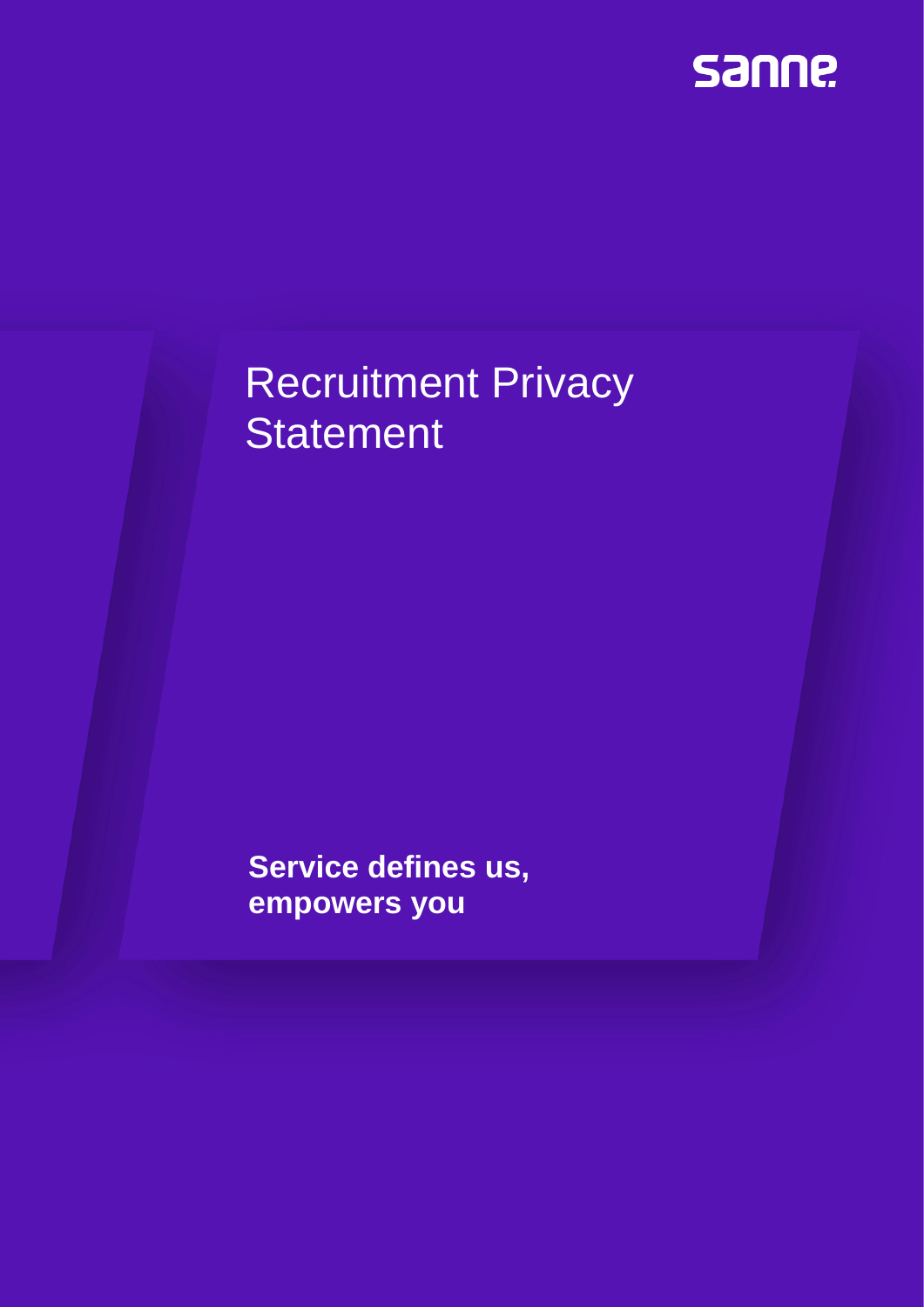

# **Introduction - Who Are We?**

We are the Sanne Group, a listed multinational provider of alternative asset and administration services.

In this Privacy Statement, "Sanne", "we", "our" or "us" may refer to any or all of Sanne Group plc and its subsidiaries and affiliates (and their respective successors in title), which include the regulated entities listed on our [website.](https://www.sannegroup.com/legal-information/)

The contact details for our Global Data Protection Officer are set out below.

The identity of the data controller for data protection purposes will vary depending on which jurisdiction your interaction with us occurs (as set out above).

#### **1. What is this Notice?**

Sanne is a "data controller". This means we are responsible for deciding how we hold and use personal information about you. This Privacy Statement is intended to inform candidates who are applying to work at Sanne (whether as an employee, worker or contractor) how and why their personal data will be used, for the purposes of recruitment, and how long it will be retained for. It provides you with certain information that must be provided under the General Data Protection Regulation ((EU) 2016/679) (GDPR) or equivalent local data protection legislation.

#### **2. What personal data do we collect about you?**

Personal data means any information relating to an identified or identifiable natural person. In connection with your application for work with us, we will collect, store and use the following categories of personal information about you:

- **E** Information provided to us in your curriculum vitae and covering letter or in your application form, this includes:
	- **Name, address, email address, telephone number and other contact information;**
	- Date and place of birth;
	- **■** Nationality;
	- **·** Immigration, right-to-work and residence status;
	- Job-related information, such as years of experience and work record;
	- Educational and training information:
	- Skills and competencies:
	- Name and contact details of references (please note that if you provide us with contact details of references it is your responsibility to obtain consent from that individual before sending this information to Sanne).
- Any other information provided to us during an interview.
- Sanne does not request sensitive personal data as part of the recruitment process.

We may also collect and process "special category" data in certain circumstances where we are required to for the purposes of our legal and/or regulatory obligations including, but not limited to, legislation and regulatory obligations relating to Anti-Money Laundering and Combatting the Financing of Terrorism and all other related legislation. This may include information regarding your racial or ethnic origins, political opinion and affiliations or information relating to criminal records.

### **3. How is your personal data collected?**

- You, the candidate.
- **.** Third party recruitment agencies, to whom you have provided your personal data.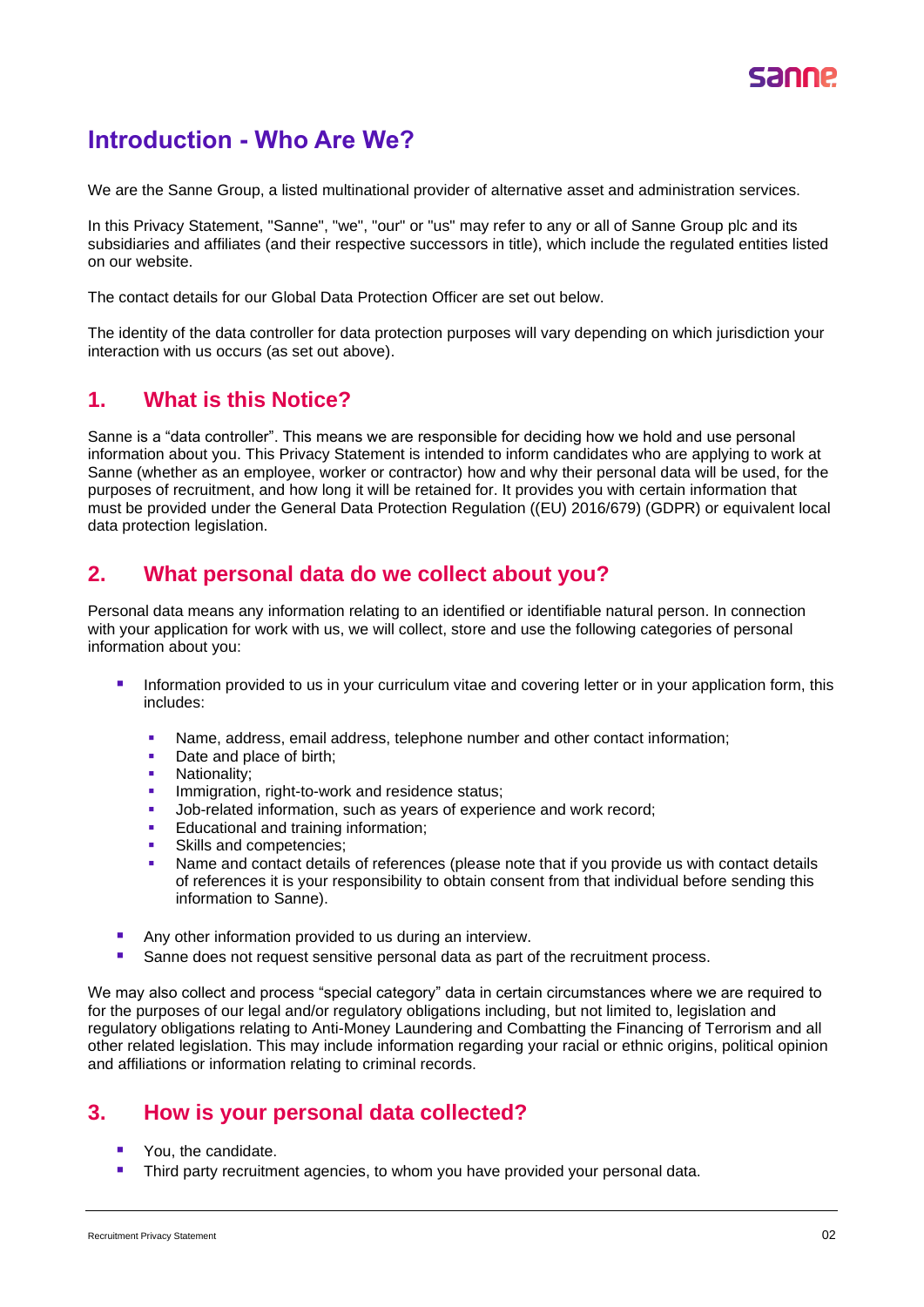

■ Your named referees, with your prior consent

### **4. How does Sanne use your personal data?**

We use the personal data we collect about you for the purpose of carrying out our recruitment activities, including:

- Your personal data will be used to assess if you are qualified and suitable for the position you apply to;
- To verify your information;
- To communicate with you about the recruitment process;
- To keep records related to hiring processes;
- To inform you of further career opportunities; and
- To comply with legal or regulatory requirements.

Sanne does not process sensitive personal data. However, if Sanne under certain circumstances does process sensitive personal data we will ask the applicants explicit prior consent. To the extent you make sensitive personal data available to Sanne, you consent to Sanne processing such personal data in accordance with this Privacy Statement.

It is in our legitimate interests to decide whether to appoint you to a role since it would be beneficial to our business to appoint someone to that role.

We also need to process your personal information to decide whether to enter into a contract of employment with you.

#### **5. Data retention**

Sanne will process and store the relevant personal data no longer than is necessary for the recruitment process. In addition to using your data for the position for which you have applied, Sanne may retain and use your personal data to consider you for similar positions only with your explicit consent and for a maximum period of 6 months. If you inform us that you do not want to be considered for other positions, Sanne will delete your personal data within 4 weeks after completion of the hiring process.

#### **6. International transfers**

Sanne may disclose or transfer personal data within Sanne to other offices that are located in countries that are outside the European Economic Area in connection with the above purposes.

If disclosure or transfer of personal data is being made to a group company of Sanne in a country that does not ensure an adequate level of protection of your personal data, Sanne will make sure additional safeguards are in place.

### **7. Security**

Sanne is committed to ensuring the security of your personal data. Sanne takes appropriate technical and organisational measures to prevent unauthorised or unlawful processing of your personal data or accidental loss or destruction of your personal data.

The servers that store your personal data have appropriate administrative, technical and physical controls that are designed to safeguard your data, including industry-standard encryption technology.

Sanne will limit the access to internal systems that hold applicant's data to individuals who need access for a legitimate business purpose such as employees in the recruiting, human resource and information technology departments.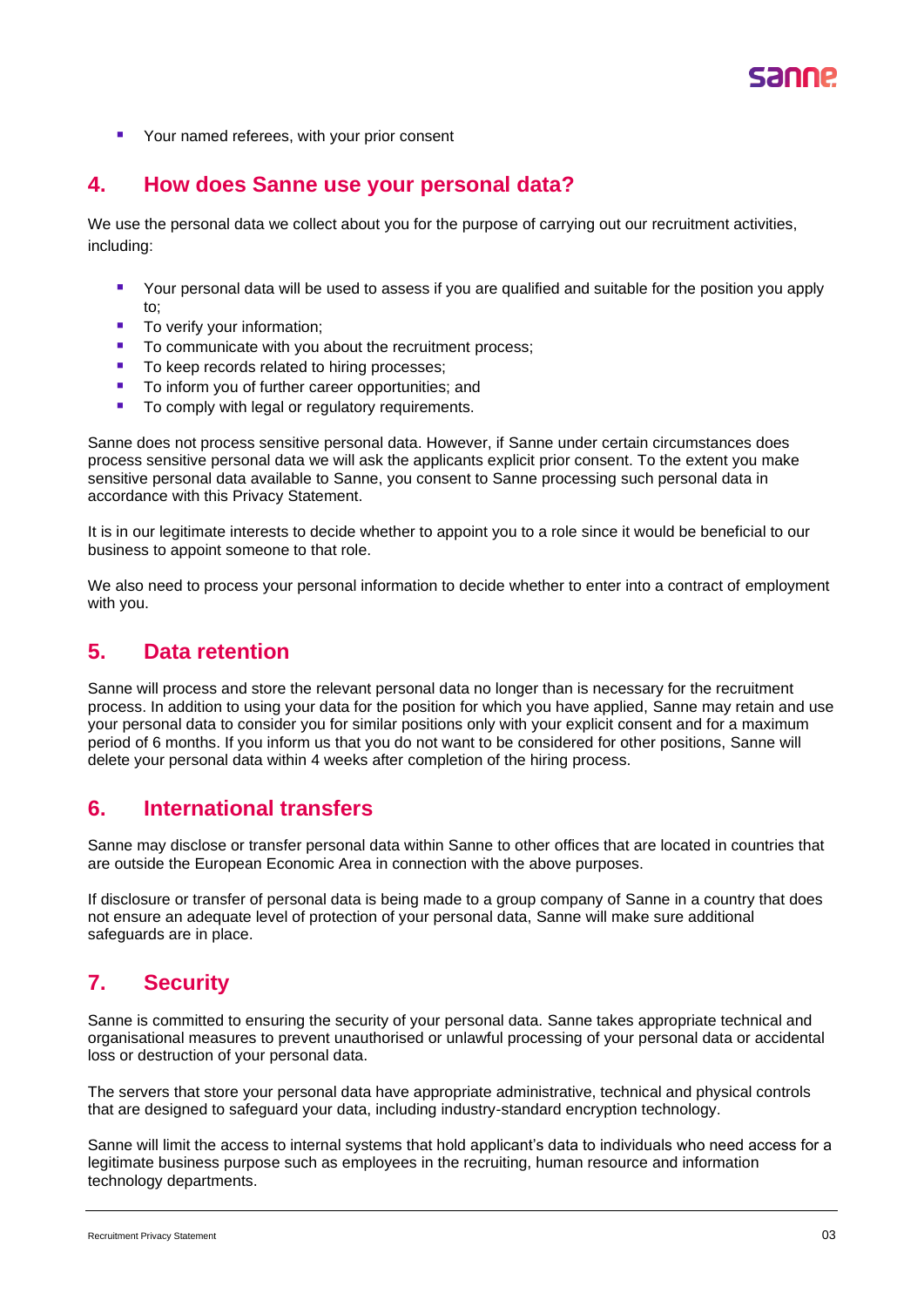

## **8. Your rights**

- 8.1. You have the following rights, under certain circumstances, in respect of personal data:
- Right to access and port personal data;
- Right to rectify personal data;
- Right to restrict the use of personal data;
- Right to request that personal data is erased;
- Right to object to processing of personal data; and
- Right in relation to automated decision making and profiling.

We will respond to your request in a reasonable timeframe in accordance with applicable law.

- 8.2. Where we have processed personal data based on our legitimate interests, you have a specific right of objection. If you choose to do so, we may not be able to provide services to you.
- 8.3. You also have the right to lodge a complaint with the Office of the Data Protection Commissioner in Jersey (https://oicjersey.org/) or a Supervisory Authority of your usual residence or place of work or of the place of any alleged breach of data protection legislation.

Additional Information: If you choose to exercise any of your rights under the GDPR or other applicable Data Protection Legislation, you have the right to not receive discriminatory treatment by us.

## **9. Information about criminal convictions**

If we would like to offer you a role (conditional on checks and any other conditions, such as references, being satisfactory), we might collect information about your criminal convictions history.

### **10. Data protection officer**

Sanne Group plc has appointed a global data protection officer to oversee compliance with this Privacy Statement. If you have any questions about this Privacy Statement or how we handle your personal data, please contact the Global Data Protection & Privacy Team. You have the right to make a complaint at any time.

#### **11. How to contact us:**

If you have any questions about our use of your personal data, our retention procedures or our security processes, please contact our data protection officer at: [dpo@sannegroup.com](mailto:dpo@sannegroup.com) or at our global headquarters: Sanne, IFC 5, St. Helier, Jersey, JE1 1ST.

### **12. Changes to this Privacy Statement**

This Privacy Statement is dated 14 September 2020.

We reserve the right to amend this Privacy Statement at any time without notice, in which case the date of the Privacy Statement will be revised.